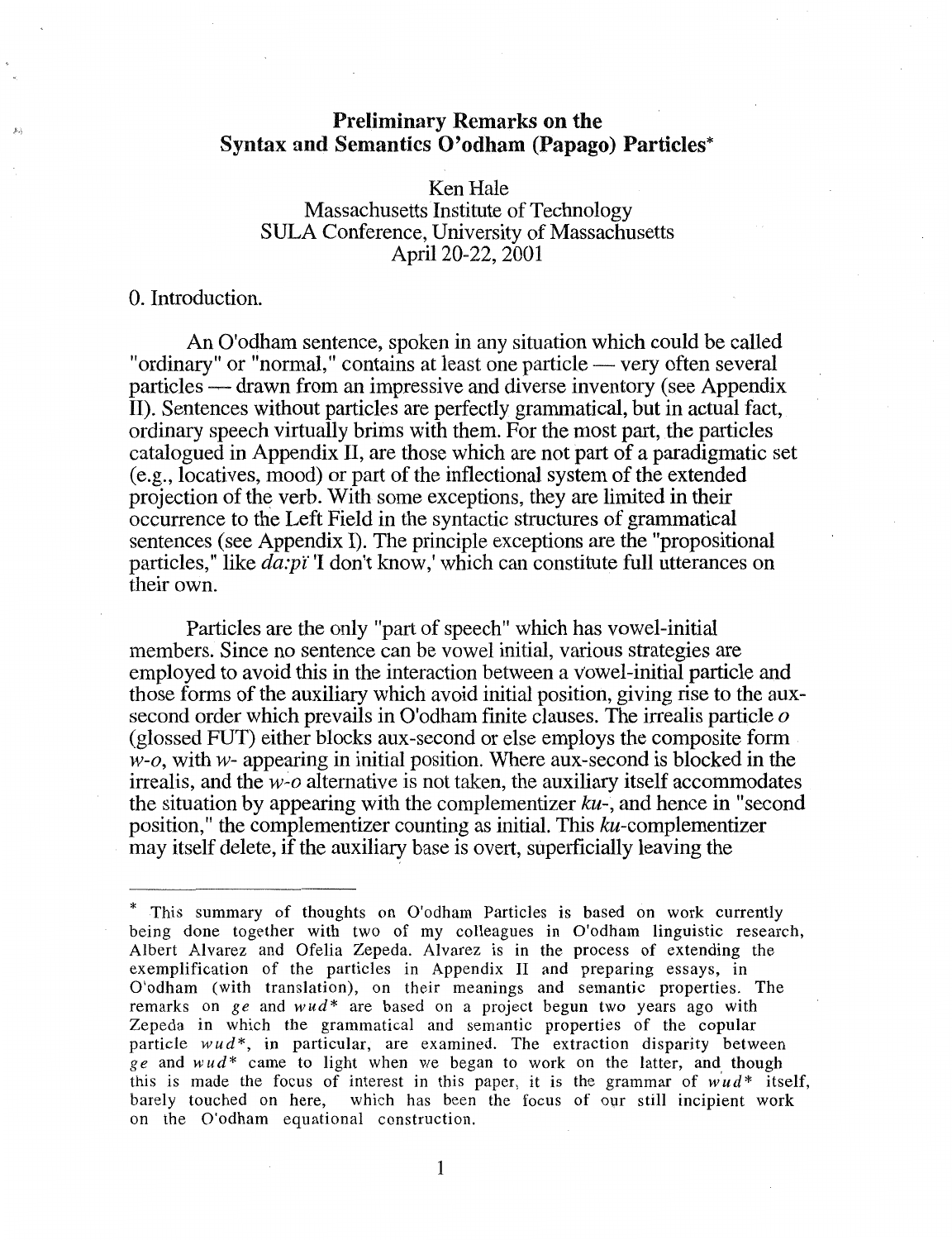auxiliary in initial position and stripped, so to speak, of the initial CV support element  $(a<sub>-</sub>)$  which would ordinarily appear on an unprefixed auxiliary. The particles *as\** 'just, merely' and *as\*kia* 'still, yet,' actually block aux-second, giving the only true case in which the auxiliary must remain initial (thereby avoiding a vowel-initial sentence). These remarks are illustrated in the following:

- (1) (a) w-at  $\sigma$  'i gei. w-tAUX3 FUT INCEP fall:PERF 'He/she/it will fall.' 'He/she/it is liable to fall.'
	- (b)  $k-\emptyset$  hed\*ai s\*oak?. COMP-AUX3 who cry:IMPERF 'Who is crying.'
	- (c)  $(ku-)$ t o 'i gei. (COMP)-tAUX3 FUT INCEP fall:PERF 'He/she/it will fall.' 'He/she/it would fall (generic).'
	- (d)  $\degree$  o as\*kia ko:s\* g 'ali. AUX3 still sleep:IMPERF ART child 'The child is still sleeping.'

The subsequential particle *hahawa* - *ahawa* 'now, then, after that, subsequently, ... ' employs the h-initial altemant in its (rare) pre-aux occurrences, as in *hahawa 'an s-gegokig* 'I am able to stand now', beside *(ku)fz ahawa s-gegokig.* Some particles, including the vowel initial referential particle *a* 'y'know, recall, ...', always occur somewhere to the right of the auxiliary in positions which never obtrude the aux-second principle.

It is unlikely that the pair (1a) and (1c) are true alternants in modern O'odham. The first has acquired a distinctive semantics, being primarily admonitive, or evitative, while the second is simply a prediction (or a generic, in the other principal use of the irrealis particle  $\varphi$ ).

The particles in the appendix are, for the most part, *non*-paradgimatic and highly diverse in their semantic and syntactic properties (see Mathiot 1974 for ample discussion of paradigmatic particles and clitics). With few exceptions, no two particles in Appendix II "behave the same." In what follows, just three particles will be discussed. The first, referential *a,* is cited simply as an expository device to exemplify a minimum of what must be said about any given particle to achieve some degree of descriptive adequacy for its entry in the lexicon. I will not pretend that the semantic and grammatical terminology that I employ here is necessarily correct or accepted (e.g., terms

2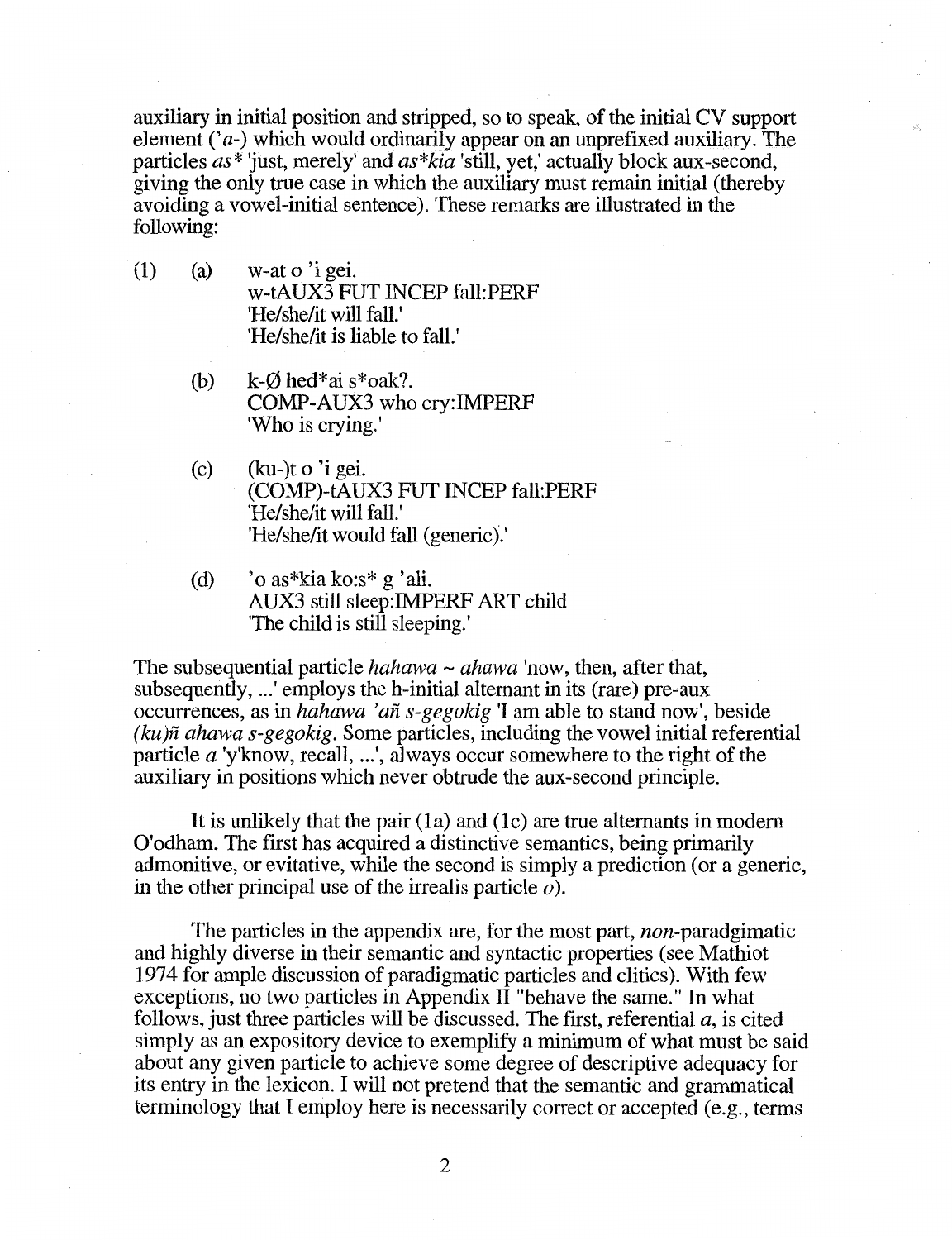like "referential" and "equational" are used without any attempt to adhere strictly to their technical uses in the literature). It is chosen primarily for the convenience of having a terminology at all, and it is hoped that the reader can come to an (at least) partial appreciation of the meanings and grammatical features of the particles through an examination of examples in the text and the alphabetized entries and accompanying examples given in Appendix II.

The other two particles to be discussed here (i.e., positive or affirmative ge, and copular or equational  $wud^*$ )are chosen both because of their importance and prominence in O'odham grammar and because they illustrate a certain difference in syntactic behavior which is initially unexpected and must be explained, or at least adequately described, in an acceptable account of O'odham particles and grammatical features generally. However, I cannot claim at this point that the account I will be giving is in any sense adequate, of course. In general, this discussion is intended as a "prolegomenon" to the study of O'odham particles, no more.

1. Referential a.

For each particle entered in the O'odham lexicon, we hope to establish the infomation a reader of an adequate O'odham dictionary would need to have in order to use the item in speaking the language. This includes at least the following categories of information:

(i) phonological and morphological properties;

(ii) syntactic properties;

(iii) meaning and semantic properties;

(iv) special uses and extensions;

(v) consequences and problems arising from the inherent properties.

This is probably the minimum of information which must be provided for an adequate lexical entry for *any* category, in fact. I will remark now on what we know, so far, about each of the categories (i-v) as it relates to referential *a.* 

#### (i)

The morphophonology of this particle is embodied in the lemma itself i.e., {a}, using curly brackets ({}) to identify the lemma of lexical entries, where necessary. In short, the particle is vowel-initial and has no altemants.

(ii)

The syntax of a particle is taken to include, first and foremost, its basic position(s) in the Left Field. Particles of identical shape, viz /a/, appear in at least two positions in the Left Field, one high, the other relatively low. It is begging the question to assert that these are, or are not, occurrences of one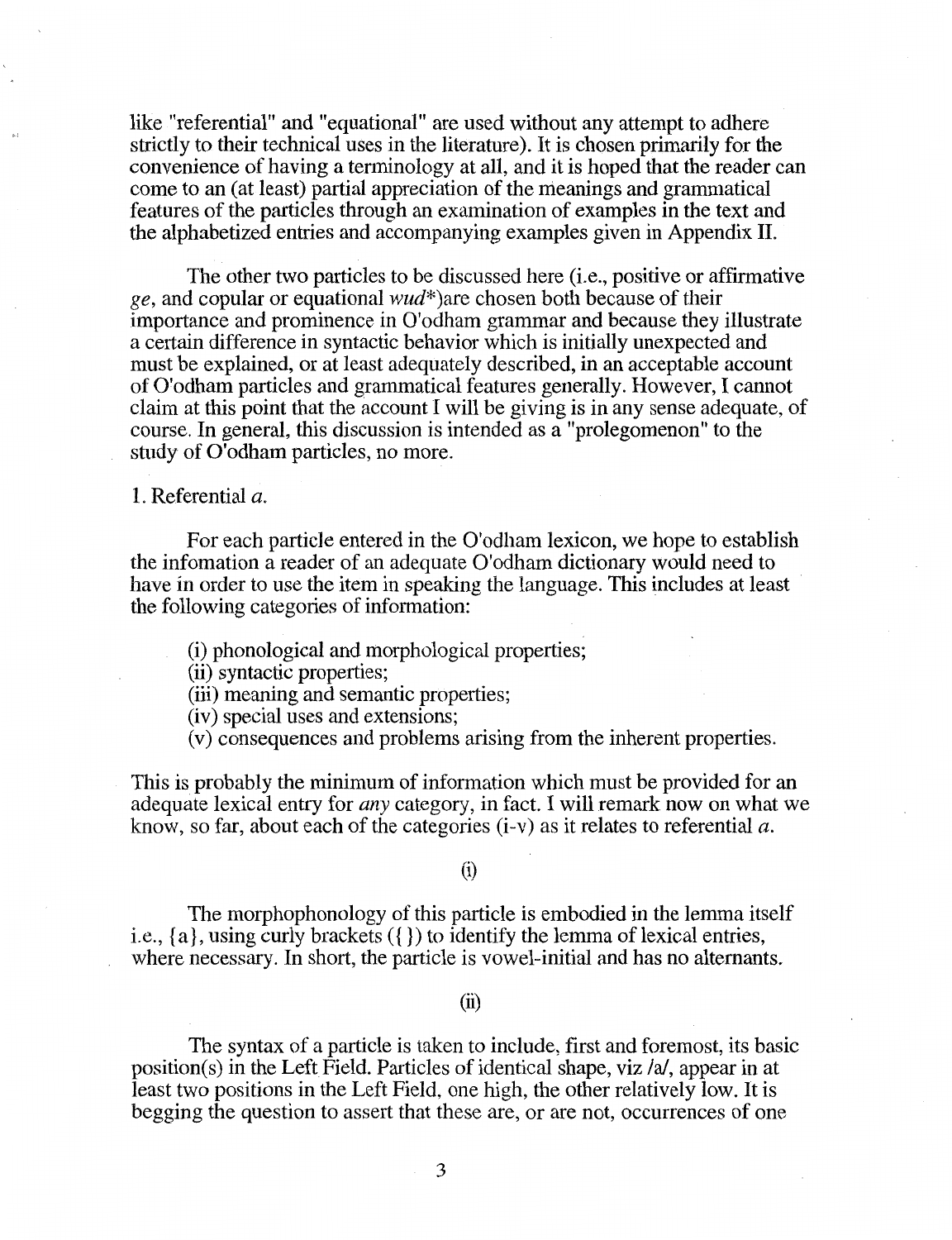and the same particle. (They will be referred to as high-a and low-a for purposes of discussion.) High-a is always immediately preceded by the auxiliary; in reality, it functions together with the auxiliary in relation to the aux-second principle of O'odham word order. Consequently, in embedded clauses, it precedes a raised subject and/or object, if present (as in (2c,d) below; but in computizerless main clauses, since it follows the auxiliary, it also follows any pre-aux constituent, including a subject or object DP (as in (2a,b). Low-a occupies the "slot," or relative order position, immediately following the future (or irrealis) particle  $o$  (glossed FUT). These locations are indicated in the Left Field diagram of Appendix I.

(iii)

The meaning and semantics of high-a are quite clear, and are suggested by the label "referential." The particle is an *event referential* marker, for lack of a better term, having the effect of "picking up an event referent" previously introduced in discourse or nonverbal context. Although it appears in simple sentences, as in (2a,b), it is especially frequent in relative clauses, as in  $(2c...)$ , where it has an evocative force:

- (2) (a) Huan 'at a 'id mea jud $*$ umi'. John AUX3 a this kill:PERF bear 'John killed this bear (as you know).'
	- (b) Huan 'at  $a \nvert a$  jud \*umi pi mea. John AUX3 a ART bear NEG kill:PERF 'John didn't kill the bear (as you know).'
	- (c) Hegai 'o'odham mats\* a g ko'owi kei  $('a)$ ts\* mu:. that person C:tAUX.RPT a ART rattler bite:PERF tAUX:RPT die:PERF 'That man that (as you know) the rattlesnake bit died.'
	- (d) No 'amai matt a go: $k$  'am ha-kokda g huawi. Q:AUX3 there C:tAUXl p a two there 3p-kill:pl:PERF ART mule deer 'Is that where we killed two mule deer (remember)?'

It also appears in the discontinuous evocative particle complex *hemsi* ... *a,* the first part of which (though nonverbal) "takes" a relative clause "complement" containing high-a. This complex has the discourse effect of explicitely eliciting the addressee's memory of an event or eventuality, as in (3):

(3) (a) **Hemsi** g Husi mat **a** g to:lo 'e:biñ. hemsi ART Joe C:tAUX3 a ART bull scare:PERF 'Remember when the bull scared Joe.'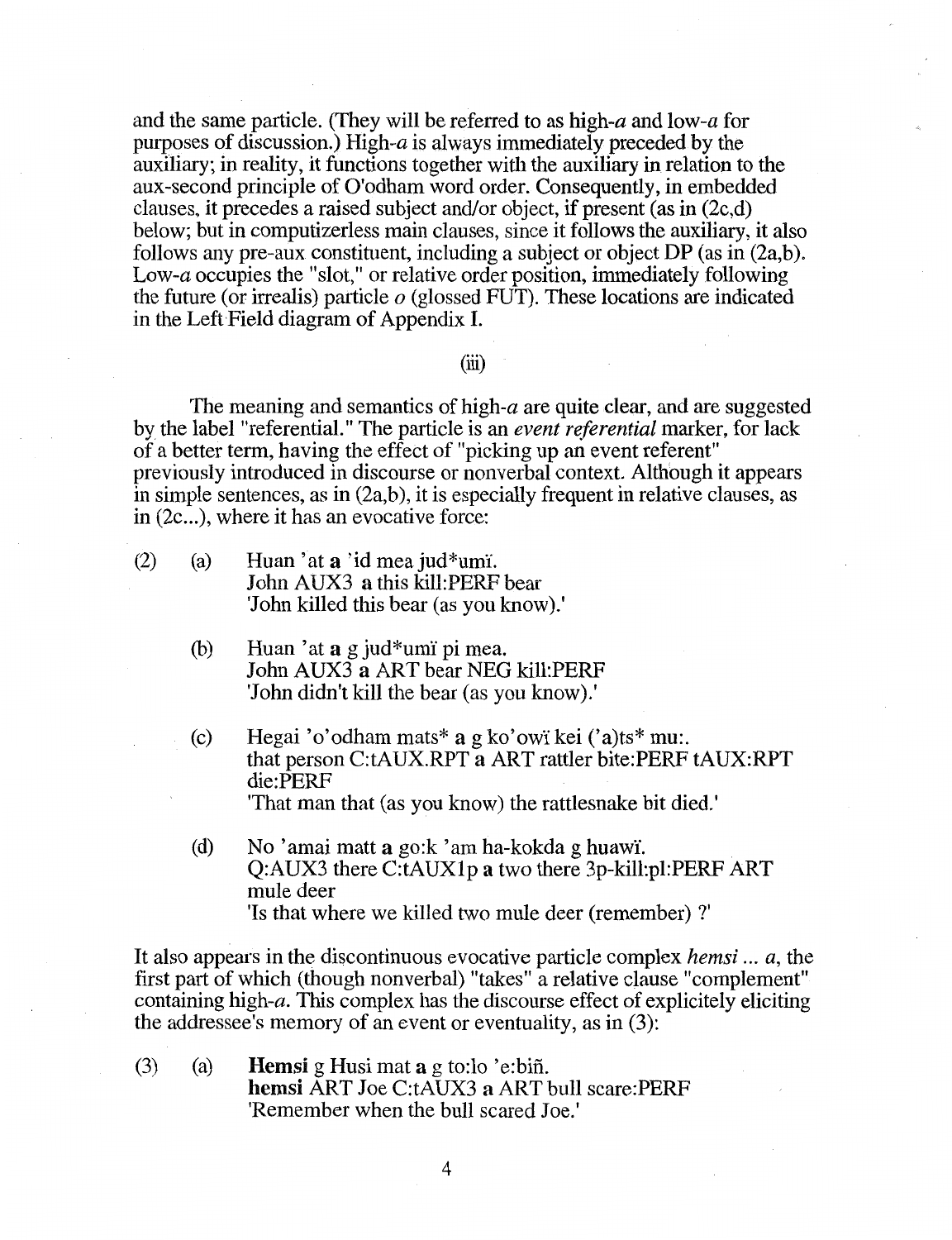(b) Hemsi 'ed\*a manta g si:ki gatwi. hemsi then C:tAUX1s a ART deer shoot:PERF 'Remember the time I shot the (whitetailed) deer.'

## (iv)

*Low-a* is poorly understood, semantically, and we can say little about it as an autonomous element. I will classify my brief exemplification of it as belonging to category (iv), special uses and extensions. It typically appears as a final (often separated) component in formulaic and fixed expressions (as in  $(4a,b)$ ) and in a number of particle complexes (represented in  $(4c,d)$  by the discontinuous necessitative expression *hemho* ... *a* 'must, have to'):

- (4) (a) Nt o  $\mathbf{a}$  ('ep) m-fiei. C:tAUXls FUT a (again) 2s-see:PERF 'I'll see you (again).'
	- (b) Jios\* 'at o a s-m-ho'ige'el. God tAUX3 FUT a POS-2s-bless:PERF 'God will bless you (= thank you).'
	- (c) M 'at ha-'ui g 'o'ohon nas\*pi hab 'e-'a:g 'He took the books because he thought

mat hemho o a ha-fieokcul. C:tAUX3 hemho FUT a 3p-read:PERF 'that he had to read them.'

(d)  $'A:\tilde{n}$  'ant o ciha 'I will order him

> (ku)t hemho 'am hab o  $a$  ju:. C:tAUX3 hemho there thus FUT a do:PERF and he'll have do it.'

#### (v)

High- $a$  is syntactically dependent upon an auxiliary belonging to the finite declarative system, i.e., specified for subject agreement,by pronominal suffix to the aux-base, and for tense and aspect (the "plain" base being used for the unmarked imperfective, the t-base (tAUX) for the "marked" categorues, future/irrealis tense and perfective aspect). Its high position and attachment to the auxiliary probably correlates with its semantic property of taking an entire proposition, and hence event structure, within its scope. Furthermore, its semantic character probably also accounts for its inability to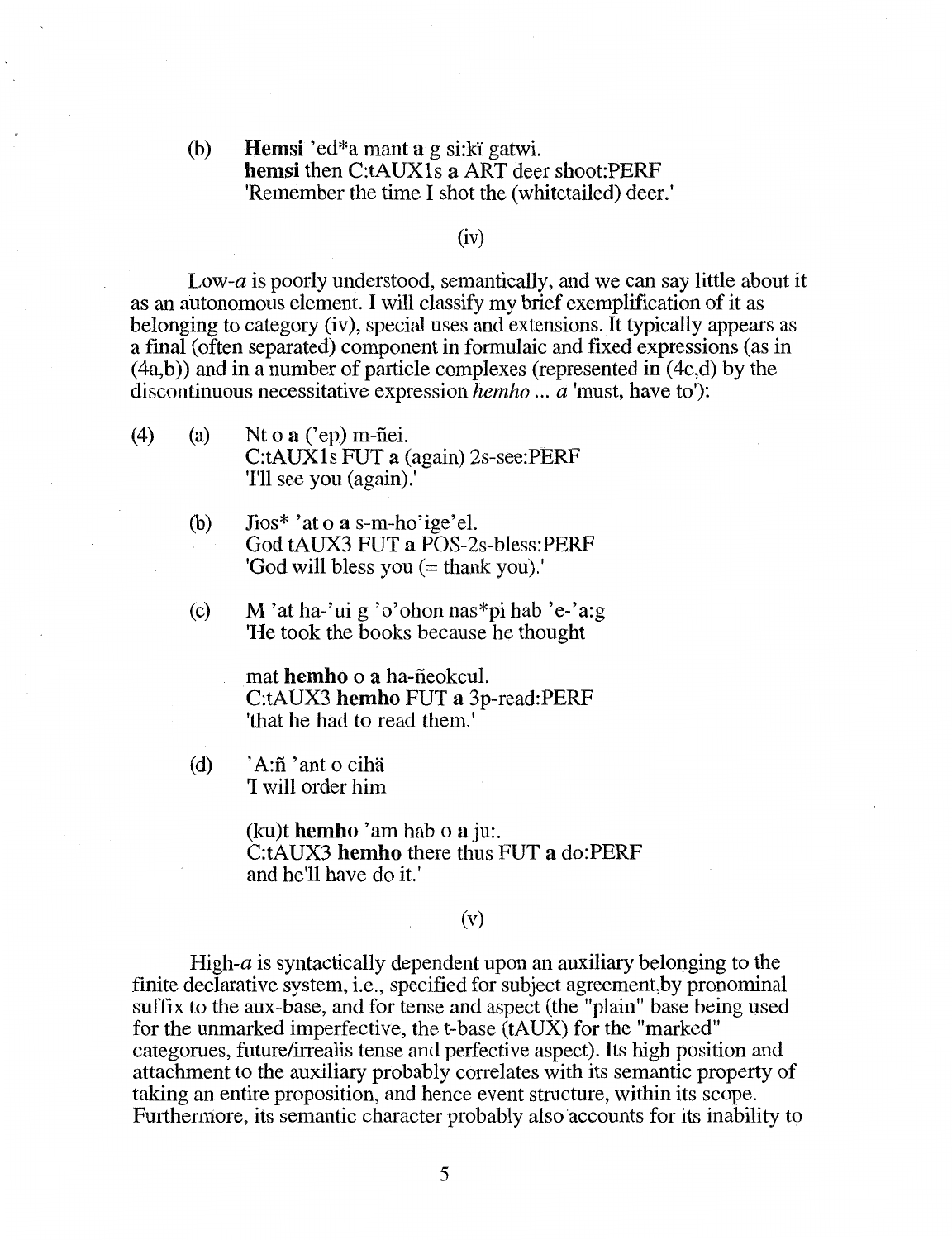appear in presentational sentences with the neutral and unaltering, always clause-initial, presentational auxiliary *m,* as shown in in (5a,b), contrasting with ordinary finite declarative (5c):

- (5) (a) M gd\* hu cikpan g fi-'o:g. (presentational) pAUX there:below DISTAL work:IMPERF ART ls-father '(Down) there (pointing) works my father.'
	- (b)  $*M$  a gd\* hu cikpan g  $\tilde{n}$ -'o:g. pAUX a there:below DISTAL work:IMPERF ART ls-father
	- (c) N-'o:g 'o gd\* hu cikpan. (declarative) ls-father AUX3 there:below DISTAL work:IMPERF 'My father is working down there.'

High-a is also incompatible with the imperative auxiliary  $g$ , as shown by the grammaticality contrast in (6) below, a contrast which is perhaps understandible if imperatives always *introduce,* as opposed to *picking up,* a referent in discourse:

- (6) (a) B g si s\*on fining gogs. there IMPERATIVE INTENSE strike:IMPERF ART dog 'Strike/hit the dog!'
	- (b)  $*B$  g a si s\*onthin g gogs. there a IMPERATIVE INTENSE strike:IMPERF ART dog

And there are limits, not yet fully known, on what can appear in pre-aux position in the presence of high-a, the verb cannot appear there, for example. Contrast the following:

- (7) (a) Mea 'at g Huan 'i:da jud\*um1. kill:PERF tAUX3 ART John this bear. 'John killed this bear.'
	- (b)  $*Mea'at a g Huan'i:da jud*umi.$ kill:PERF tAUX3 a ART John this bear.

Thus, evidently, the verb must be entirely *within* the scope of the high-a referential particle.

A remaining problem, of course, is the question of the identification of low-a with high-a. The semantic differences could be due to the position the two elements occupy, rather than to the particles themselves. We cannot say anything about it at this point, but the solution my tum on the interpretation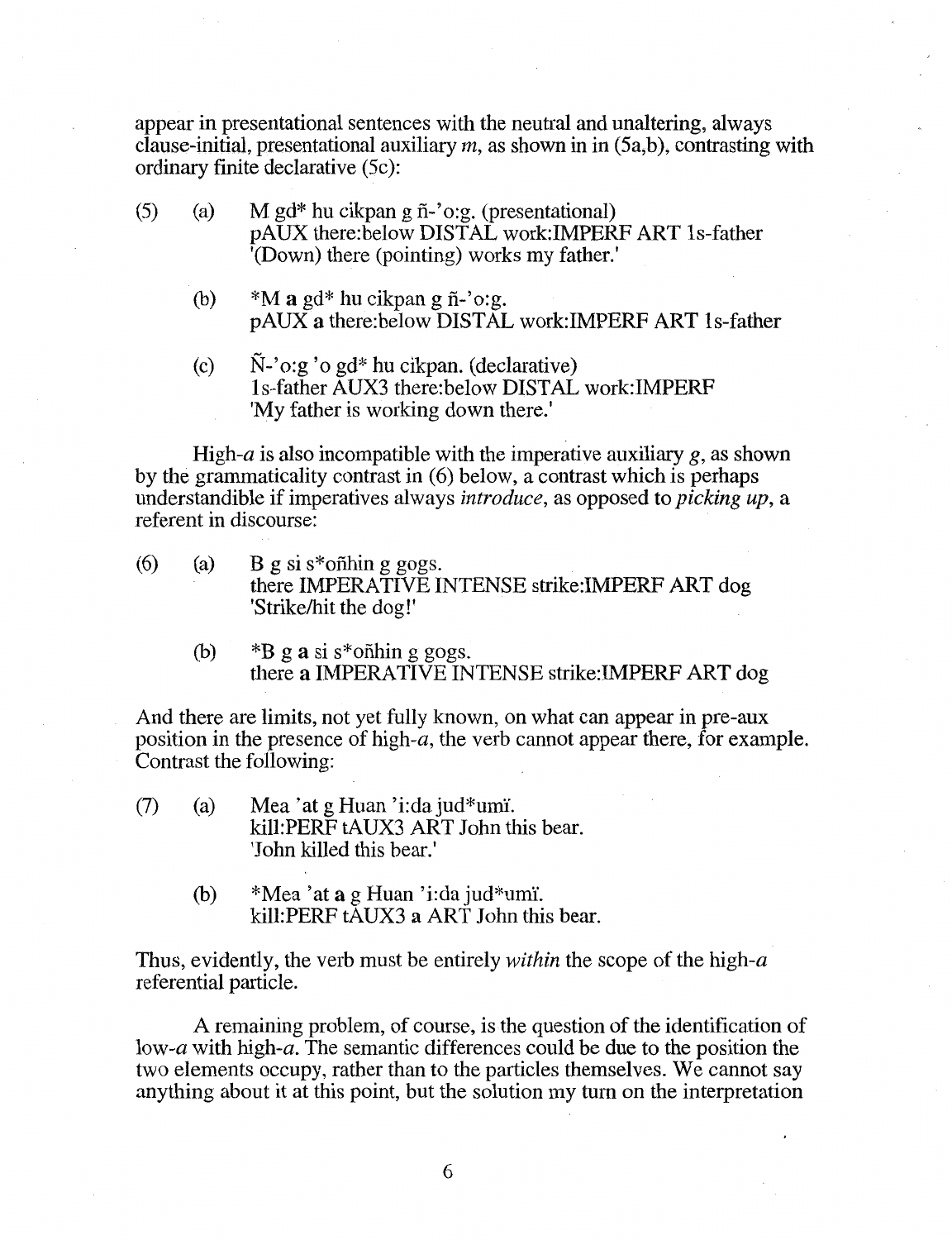of such sentences as (8b), in which low-a is as nearly "autonomous and independent" as it can ever be:

- (8) (a) 'A:pi 'ap hab  $\tilde{n}$ -'a:gid. you AUX2s thus ls-tell:IMPERF 'You told me about it.'
	- (b)  $'A:pi'$  ap hab a  $ñ$ -'a: gid. you AUX2s hab a ls-tell:IMPERF 'You told me about it (after all).'

Here, low-*a* immediately follows the particle *hab*(approximately 'thus'), a regular companion of verbs of saying and doing. The English tag *after all*  seems to me to capture the sense of it, and it is not impossible to imagine that this is within the semantic range of the referential particle in its high- $a$ occurrences. The Saxton, Saxton and Enos, in their 1983 dictionary of O'odham, transcribe the particle as *wa/-a,* graphic wand the hyphen being their devices for indicating that a particle is vowel-initial, rather than '-initial. Of its meaning, they say that it "indicates shared knowledge or expectation," giving  $(4a)$  as one their examples — they also give the sentence (in their orthography) *kut 'am-o wa hih* 'he'd go there as we know'. This accords perfectly with our sense of the meaning of low- $\alpha$  in its most nearly  $a$ utonomous — i.e., least dependent — uses. Here again, the meaning is not totally outside the range of the meaning of high-a. It is in some sense eventreferential even here. If so, what do the differences in syntactic position contribute to the semantics of *a?* 

If the high and low variants of this particle are occurrences of the same element, and if it is correct, as the orthography often suggests, that it is morphologically separate from what immediately precedes it, like a "true" particle, as opposed to an enclitic, we might then have evidence bearing directly on a question of long standing in regard to the aux-second principle. Does the auxiliary move to the right to reach aux-second, or does some other element move leftward, from Left Field, to fill the pre-aux position when that is "free", i.e., when C does not occupy it? If the particle and the auxiliary are separate constituents in Left Field, then fronting is the most economical alternative. The issue is not closed, however, as arguments still exist for the alternative aux-movement hypothesis (see below), especially if aux-second is a unified principle, a proposition which is itself very much in question.

We leave our discussion of this particle now and move on to the other two. Of these, *ge* has a much wider range of uses that does *wud\*.* For lack of time and space, however, the present discussion of the two will concentrate on the predicate nominal constructions in which they appear.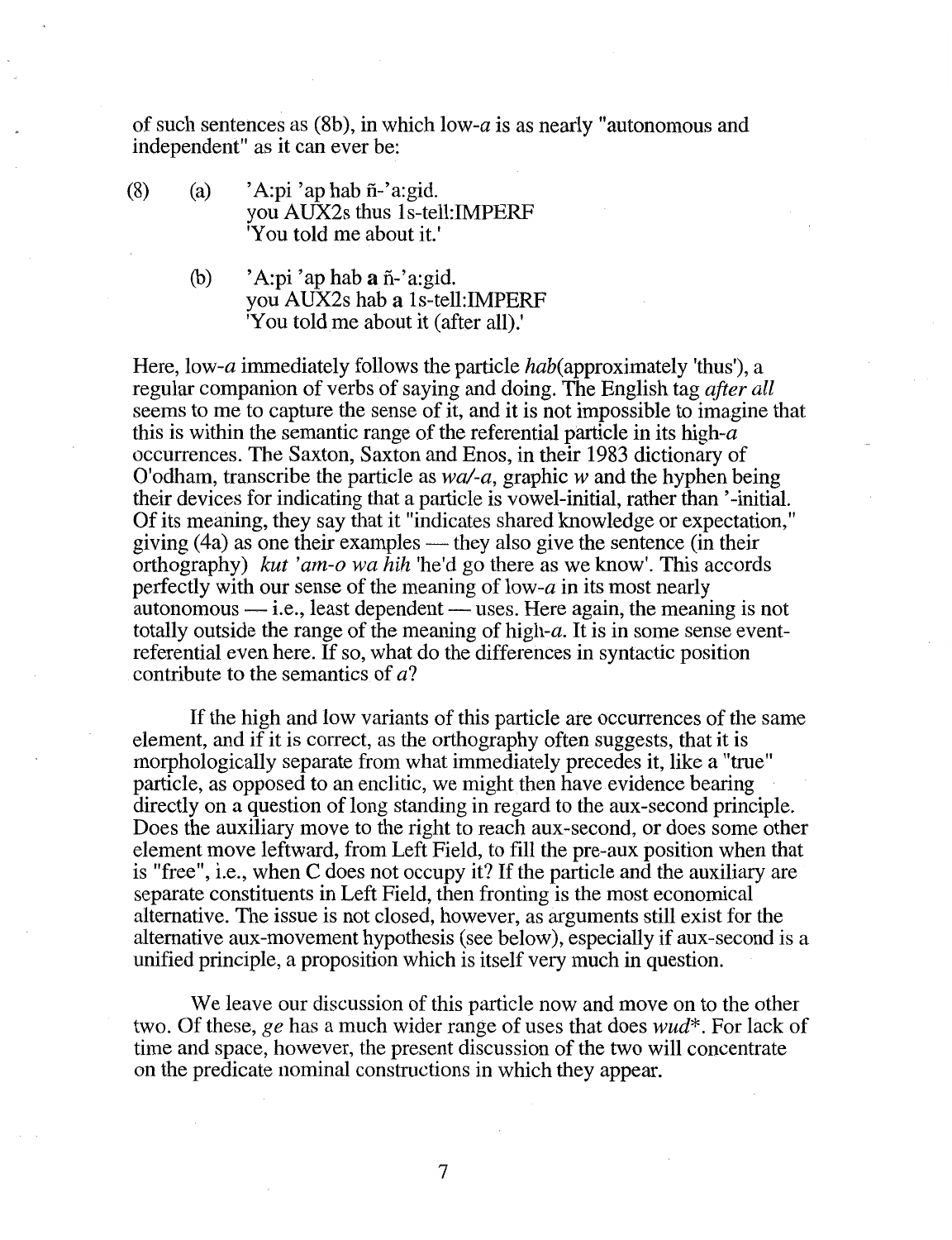2. The particles { wud\*} and { ge}: the O'odham equational and possessive predicate nominal constructions.

(i)

The equational particle *wud*\* has an alternant  $d^*$  which, in many (perhaps most) people's speech is in fact the prevailing form. In absolute initial (pre-aux) position it is regularly reduced to the shorter altenant in all dialects and idiolects and, in the speech of most people, it is pronounced [d] (dental) in that position, rather than [d\*] (alveolar); for those who pronouns [d] in initial position the initial glottal onset of the auxiliary is deleted.

The particle *ge,* used (optionally, but relevantly for the present discussion) in the possessive predicate nominal construction. In its general sense, however, it is simply a positive or affirmative marker. In the scope of negation, it is replaced by its polarity partner *ha.* 

These features of *wud\** and *ge* are exemplified in (9):

- (9) (a) Huan 'o  $(\mathbf{w}\mathbf{u})\mathbf{d}^*$  wakial. John AUX3 wud\* cowboy 'John is a cowboy.'
	- (b)  $D^*$  'o wakial g Huan. ( $\sim$  Do wakial g Huan.) **wud\*** AUX3 cowboy ART John 'John is a cowboy.'
	- (c) Ban 'o ge bahY. coyote AUX3 ge tail 'The coyote has a tail.'
	- (d) Hegai ban 'o pi ha bahi. that coyote AUX3 NEG ha tail. 'That coyote doesn't have any tail.'

#### $(ii-iii)$

The sentences of (9) above illustrate the principal function of *wud\** and one of the major functions of  $ge$   $-$  i.e., the licensing of equational and possessive predicate nominals, respectively.

The Left Field positions of these particles are indicated in Appendix I. Essentially, equational *wud\** precedes the future particle, and possessive *ge*  follows it (falling in the same position as a "floated quantifier" and certain manner adverbials). Their positions relative to the future particle *o* are illustrated in (10):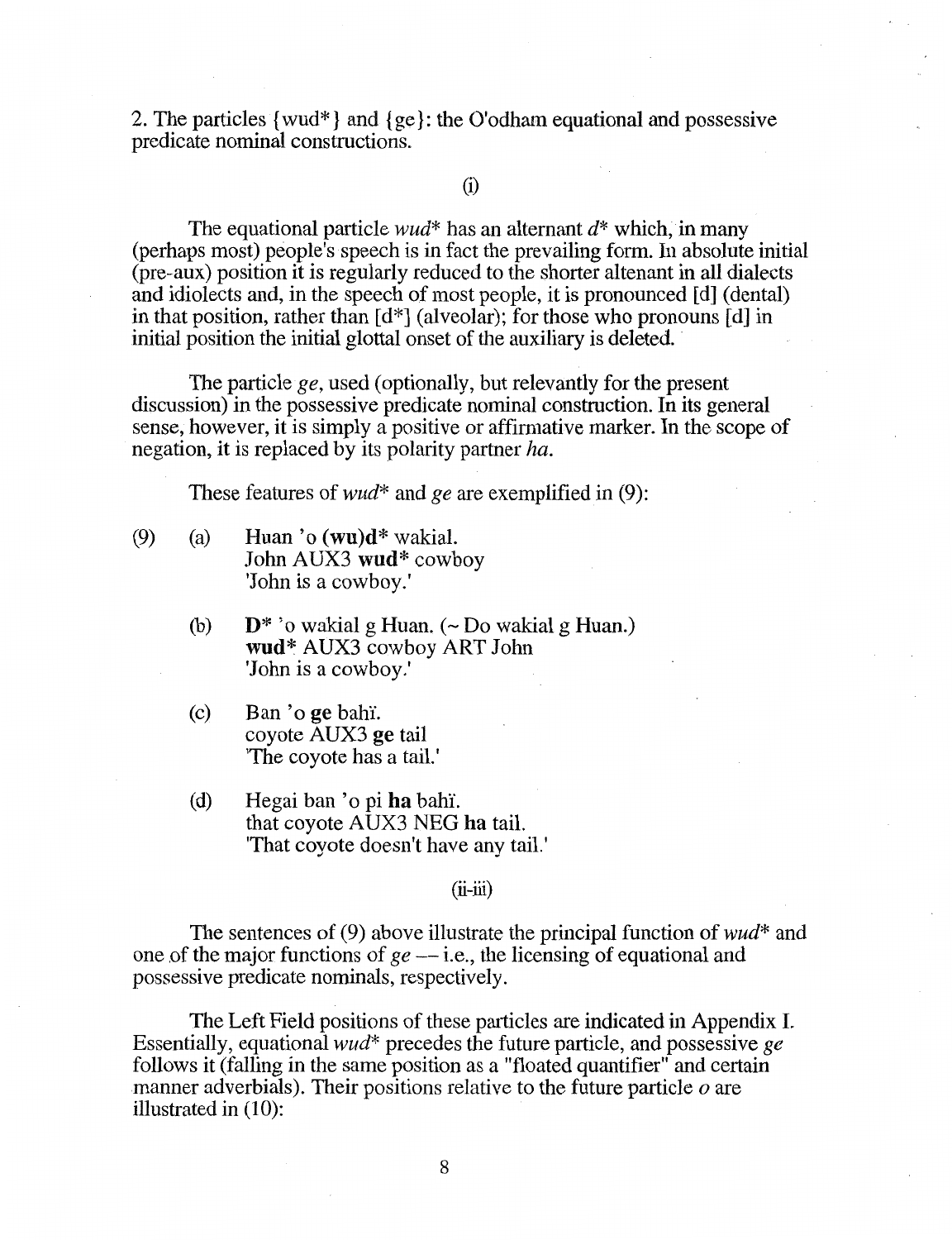- (10) (a) Huan 'at  $(wu)d^*$  o wakial-k(-ad). John tAUX3 wud\* FUT cowboy-DCV(-FUTIMPERF) 'John will be a cowboy.'
	- (b) Ban 'at o ge bahi- $k(-ad)$ . coyote tAUX3 FUT ge tail-DCV(-FUTIMPERF) 'The coyote will have a tail.'

These sentences illustrate as well a most important fact about predicate nominal conctructions, namely, the fact that the nominal cannot function on its own but must be supported by a defective copular verb  $-k$  (glossed DCV, and shown in Appendix I as a constituent of VP, presumably the head of VP, in fact). This is an element which functions in the formation of a wide range of stative predication types in  $O'$  odham  $-$  all stative predicates probably involve this element. The *appearance* of predicate nominals functioning alone in the sentences of (9) is just that, an appearance. In fact, however, we must assume that the copula *-k* is present there as well. In keeping with its highly defective status in present-day O'odham, we can assume it is deleted in the surface representations of the simple nonpast predicate nominal clauses, where it is, so to speak, un protected by following suffixal inflectional morphology. It appears overtly only when it is further inflected, and therefore cannot drop; its retention is exemplified in the future imperfectives of (10). The future imperfective ending can itself drop, leaving the copula bare, an apparent suffix, or enclitic, to the nominal.

The status of the copula *-k* as a true and full verb, syntactically speaking, is established not only by its inflectional properties (essentially those of an ordinary verb) but also in extraction contexts, as in (11 ), in which the copula (despite its morphologically defective condition) is "left behind," like any other full verb, visibly so when inflected:

- (11) (a)  $S^*$ a:cu 'apt wud\* o k. what tAUX2s wud\* FUT  $DCV$ 'What are you going to be?'
	- (b) Wakial 'ant wud\* o k. cowboy tAUXls wud\* FUT DCV 'A cowboy I am going to be.'

This type of (extraction) construction will be the focus of discussion in (v) below, after a brief aside.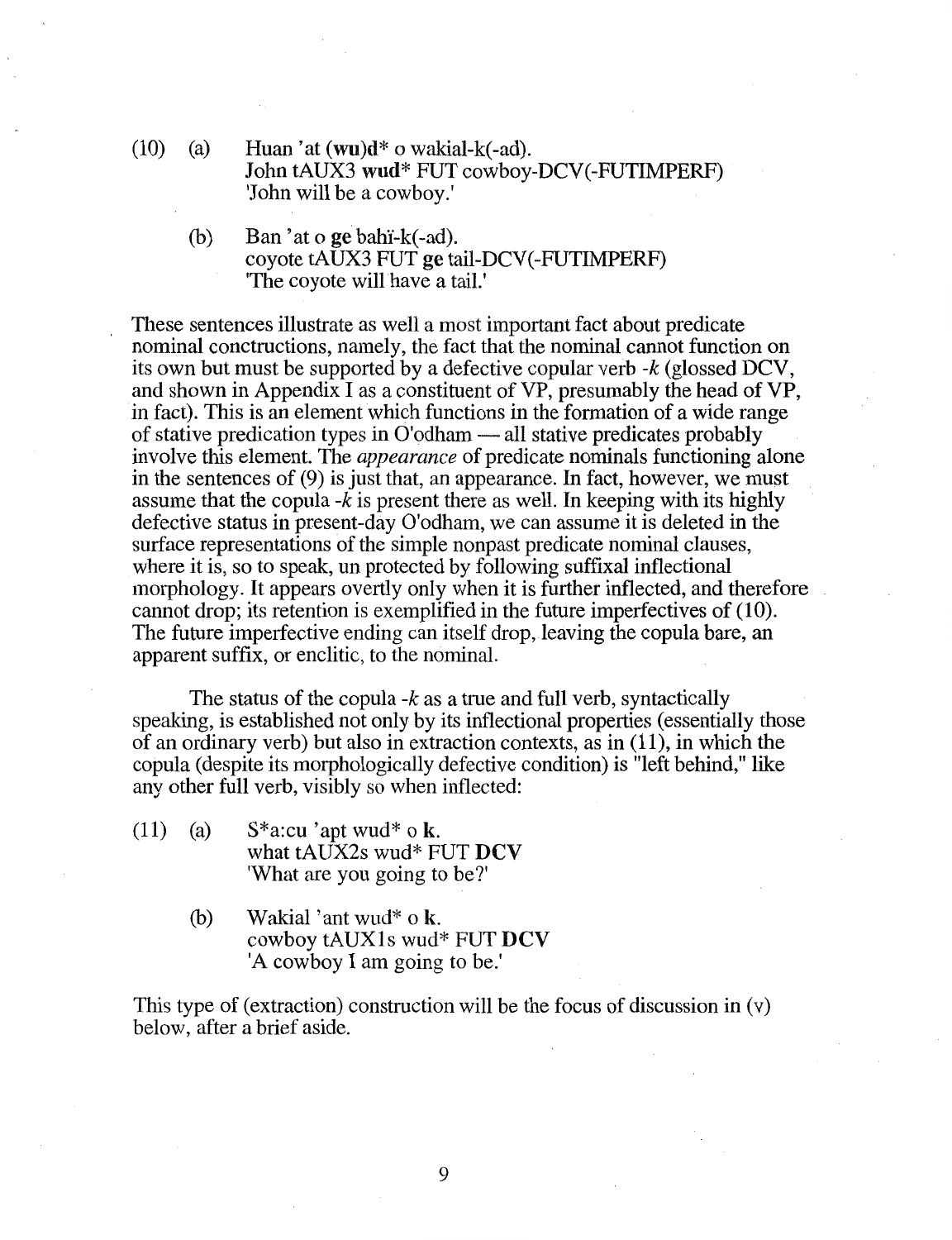The particle *ge,* in its general positive (affirmative or non-negative) sense, has an extended use which, in modern O'odham — anecdotal, for our purposes here, but nonetheless interesting and historically real. A combination of the polar question complementizer n- and the negative particle *pi,* in addition to its literal force of a negative yes-no question, has come to serve as the principal "reason connective" (i.e., 'because'), as in (12b), where it presumably represents the "grammaticalization" of a rhetorical question (no longer recognized as such in modern O'odham, so far as I know):

- (12) (a) N-apt pi bihugim. QC-tAUX2s NEG hunger:PERF 'Haven't you become hungry? Aren't you hungry?'
	- (b) Nt o fi-gegos tAUX1s FUT ls-feed 'I am going to eat

n-ant pi bihugim. QC-tAUXls NEG hunger:PERF because I am hungry.'

In (12b) there is no longer any negative force; consequently the negative particle does not license negative polarity items in this construction, though it does so in the "literal" use of (12a).

What we can assume is the original logic of the reason construction carries over in the negative counterpart ('because not') — there, it is the particle *ge* which appears, having exchanged its status with the negative *pi.* In effect, the historic double negative in  $n-$ ... pi pi (QC ... NEG NEG) 'because not', also a possible construction, is replaced by the positive *ge:* 

(13) (a) Pi 'ant o  $\tilde{n}$ -gegos NEG tAUX FUT 1s-feed 'I am not going to eat'

> n-ant ge bihugim. QC-tAUX ge hunger:PERF 'because I am not hungry.'

(b) Pi 'afi s\*a'i ma:c NEG AUXls intense know:IMPERF I don't know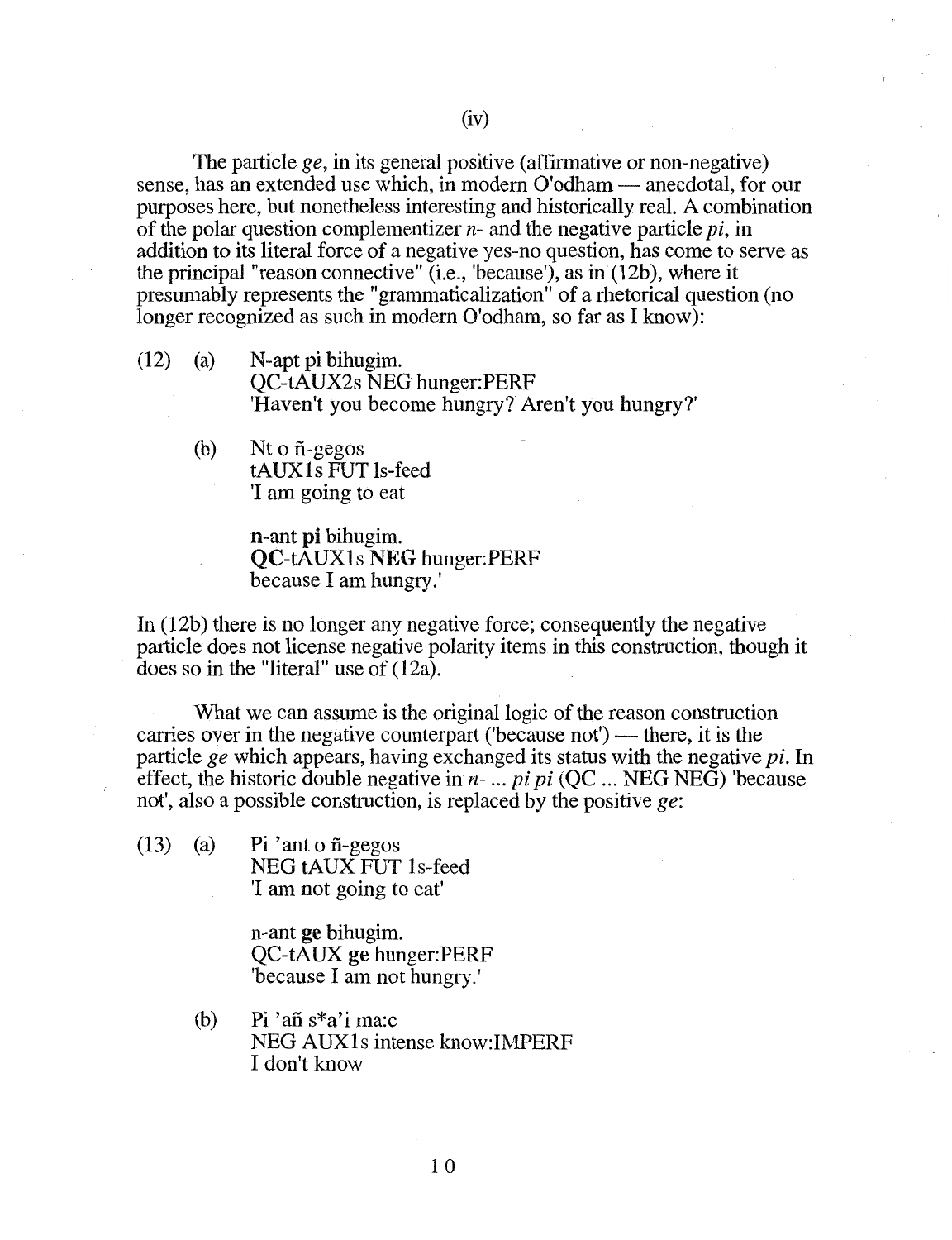n-afi ge hebai fieid. QC-AUXls ge anywhere see:IMPERF 'I don't know exactly because I have haven't seen it anywhere.'

In this use, *ge* is a true negative now, capable of licensing a polarity item, as it does in (13b); it is equivalent to the douple negative *pi pi*, which can in fact replace *ge* in this sentence.

This is merely an aside, and I will move now to (v), consequences and problems of analysis.

# (v)

A certain silence was observed in illustrating extraction behavior in (11) above. No example of *ge* was given in an extraction context parallel to those in which *wud\** readily appears. The possessive construction, despite its superficial similarity to the equational, cannot participate in extraction — that is to say, the predicate nominal cannot be extracted:

- (14) (a)  $*S*$ a:cu 'apt o ge k. what tAUX2s FUT ge DCV 'What are you going to have?'
	- (b) \*Kamis\* 'ant o ge k. shirt tAUX1s FUT ge DCV 'A shirt I am going to have.'

There is a corresponding difference between *wud\** and *ge* which is surely relevant to this problem. The equational particle licenses full — and fully referential — DPs in the predicate nominal function (as illustrated in  $(15)$ ), while the possessive particle does not (as shown in (17) below). Material following the comma (,) is in Right Field (e.g., the extraposed relative clause, postposed DPs, etc.):

- (15) (a) 'Id 'o  $d^*$  hegai si:ki, mant gatwi. this AUX3 wud\* that deer:DCV, C:tAUXls shoot:PERF] 'This is the deer, that I shot.'
	- (b)  $'A:\tilde{n}$  'and  $d^*$  hegai, mam hab 'a:g. I AUXls wud\* that:one:DCV), C:AUX2s PV talk:about 'I'm the one, that you are talking about.'
	- (c)  $\mathbf{D}^*$  'apt o 'a:ni-k. wud\* tAUX2s FUT me-DCV 'You will be me (in a skit or movie, for example).'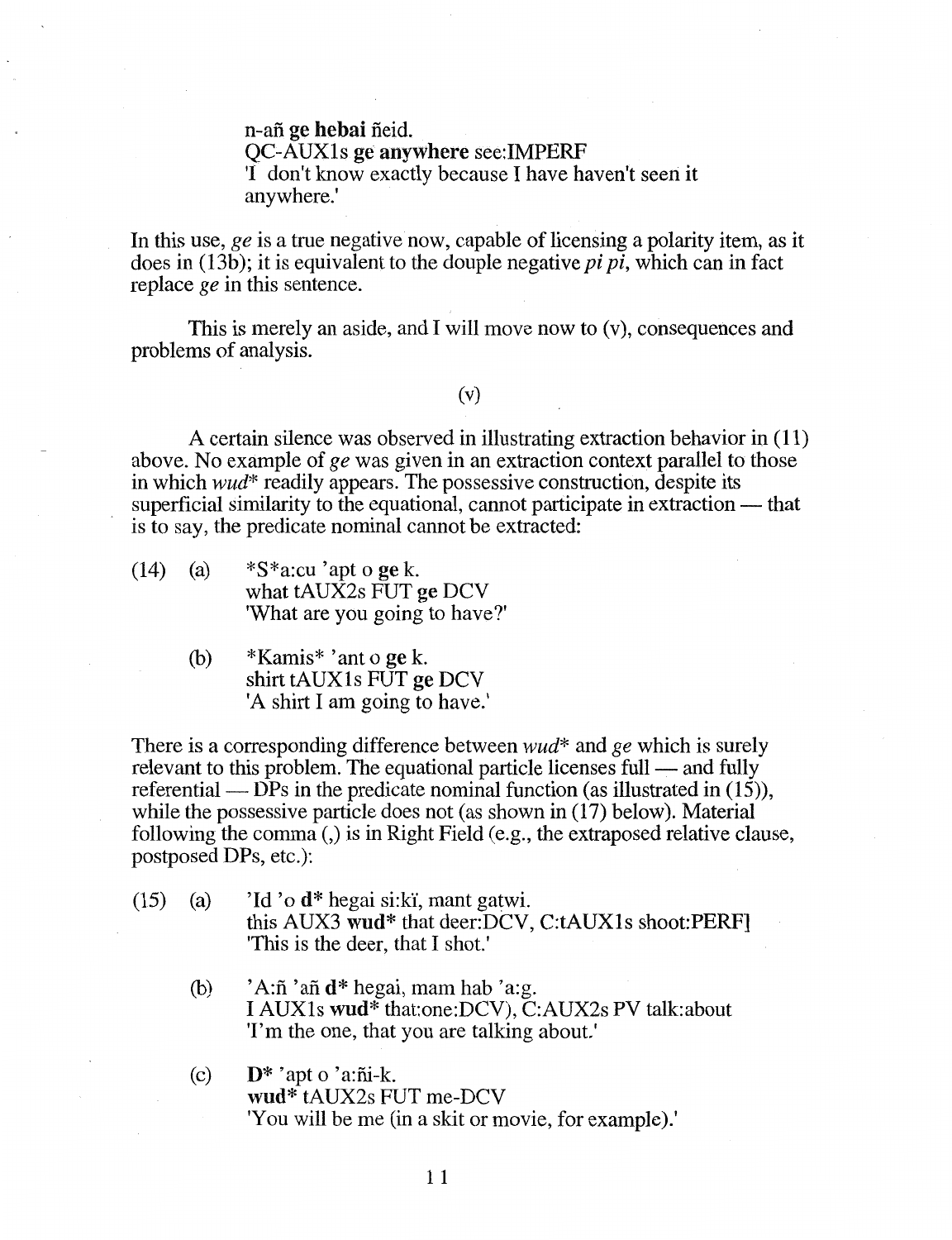- (d) 'A:fii' ant  $d^*$  o Husi-k, pt'a:pi  $d^*$  o Mali:va-k. I tAUXls wud\* FUT Joseph-DCV, (ku)tAUX2s you wud\* FUT Mary-DCV 'I'll be Joseph and you'll be Mary.'
- (e) Tt hig o cicwi hegai; matt o t-'e'estod\*ad (ku)tAUXlp HORT FUT play:PERF that, C:tAUXlp FUT 1 p-hide:FUTIMPERF 'Let's play that (game), in which we keep hiding ourselves

pt 'a:pi wud\* o hegai-k, mapt o t-cecgad. (ku)tAUX2s wud\* FUT that-DCV I C:tAUX2s FUT find:FUTIMPERF and you are the one, that keeps finding us (i.e., you are "it").'

The predicate nominal licensed by *wud\** need not be definite or specific, as shown by the most appropriate readings of (9a,b) and (10a), for example, and by the fact that the predicate nominal can be an interrogative ('what, who,' etc.). However, it seems always to be a full DP.

The pre-DCV position in equationals is not limited to "purely nominal" DP projections. Place expressions, PPs and their deictic proform counterparts, as well as place names, are also possible and frequent:

- (16) (a)  $\mathbf{D}^*$  'o 'i:ya. wud\* AUX3 here:DCV 'It is here (that such and such happened).'
	- (b)  $\mathbf{D}^*$  'at o 'i:ya-k, mant 'ia o gatwi g si:ki'. wud\* tAUX3 FUT here-DCV, C:tAUXls here FUT shoot:PERF ART deer 'It will be here, that I will shoot the/a deer.'
	- (c) 6#1 at o ki: 'ed\*a-k, mant 'am o pa:nt. wud\* tAUX3 FUT [house in]-DCV, C:tAUXls there FUT make:bread:PERF 'It will be in the house, that I will make bread.'
	- (d) Ba: 'o hab wud\* Sikol Himidk. where AUX3 PV wud<sup>\*</sup> Swirling (Waters) 'Where (i.e., which place) is Swirling Waters?' (answer: 'This (place) is Swirling Waters'.)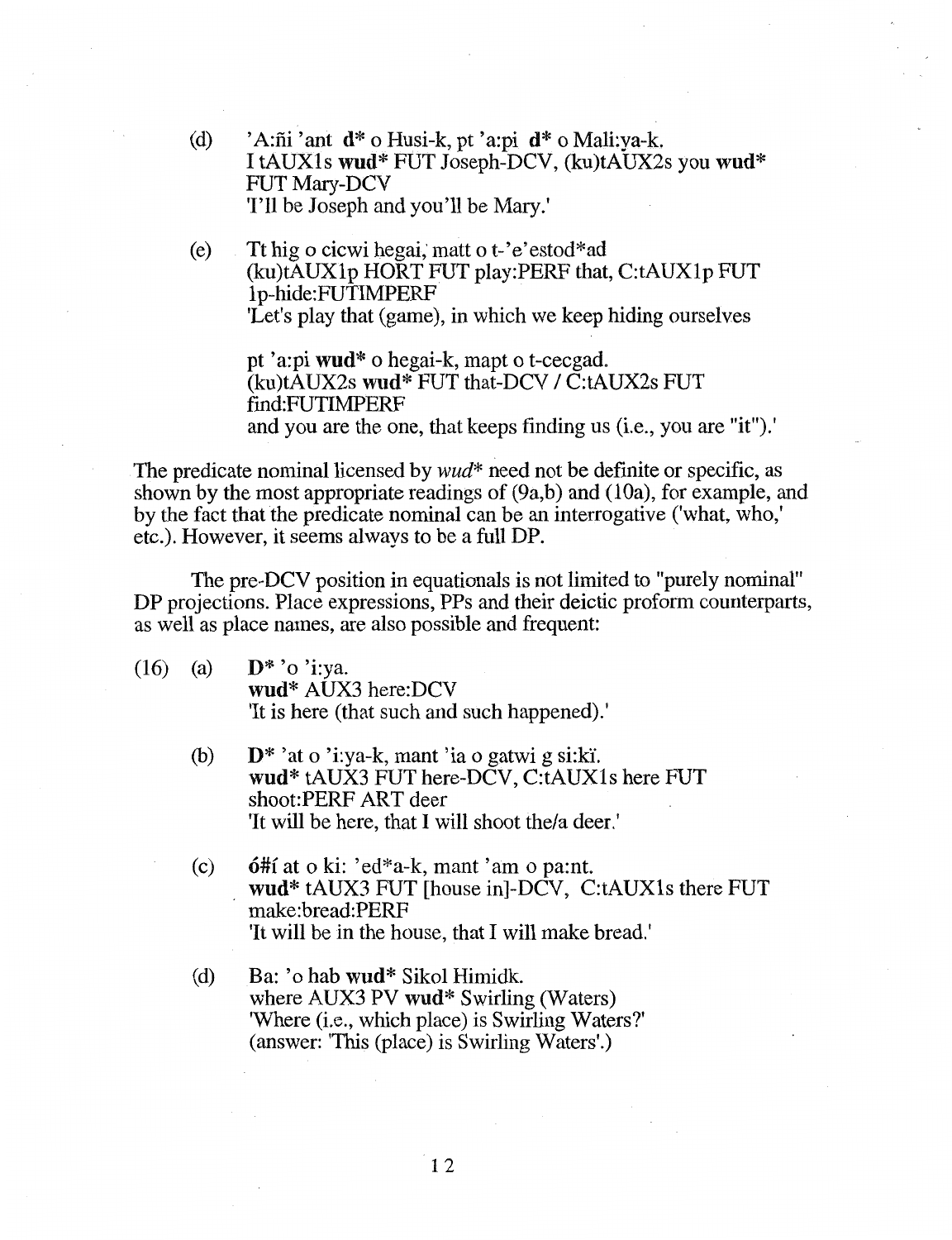(e)  $\dot{ }$  'I:ya 'at (hab) wud\* o Pisiñ Mo'ö-k. here tAUX3 (PV) wud\* FUT Bison's Head-DCV 'This will be Bison's Head (e.g., on a map of places to be named).'

By contrast, the possessive constructiuon sanctioned by *ge* can only accept NP predicate nominals:

- $(17)$  (a) Ban 'o ge bahi. coyote AUX3 ge tail 'The coyote has a tail.'
	- (b) Ban 'at o ge bahi-k. coyote tAUX3 FUT ge tail-DCV The coyote will have a tail.
	- (c) \*Ban 'at o ge hegai-k. coyote tAUX3 FUT ge that-DCV 'The coyote will have that (thing).'

If questions words are DPs, or the corresponding category in PP projections, it then follows that extraction structures of the type represented in (14) are ungrammatical. What is left unexplained, of course, is *why* it is that *ge* sanctions only NP, and not DP as well.

The two constructions licensed by *wud\** and *ge* share the property that a modifier can appear "floated" into the Left Field, begging the question of how this separation is brought about. The landing site is the position labled FLQ and MADY (i.e., floated quantifier and manner adverbial) in the case of the possessive, as illustrated by (18b,c). In the possessive case, the floated modifier replaces *ge* itself. In the equational, the landing site is before the particle *wud\*.* In both constructions, the "floated" element can be further advanced to pre-aux position, as in these examples. And, where appropriate, the modifier agrees with its predicate nominal "associate" (visibly so in (18c), where reduplication marks plural number):

- (18) (a) 'Id 'at  $s$ -'ap wud\* o wakial-k. this tAUX3  $POS$ -good wud\* FUT cowboy-DCV 'He will be a good cowboy.'
	- (b) Cew 'o bah'i, g ban. long AUX3 tail:DCV, ART coyote 'The coyote has a long tail.'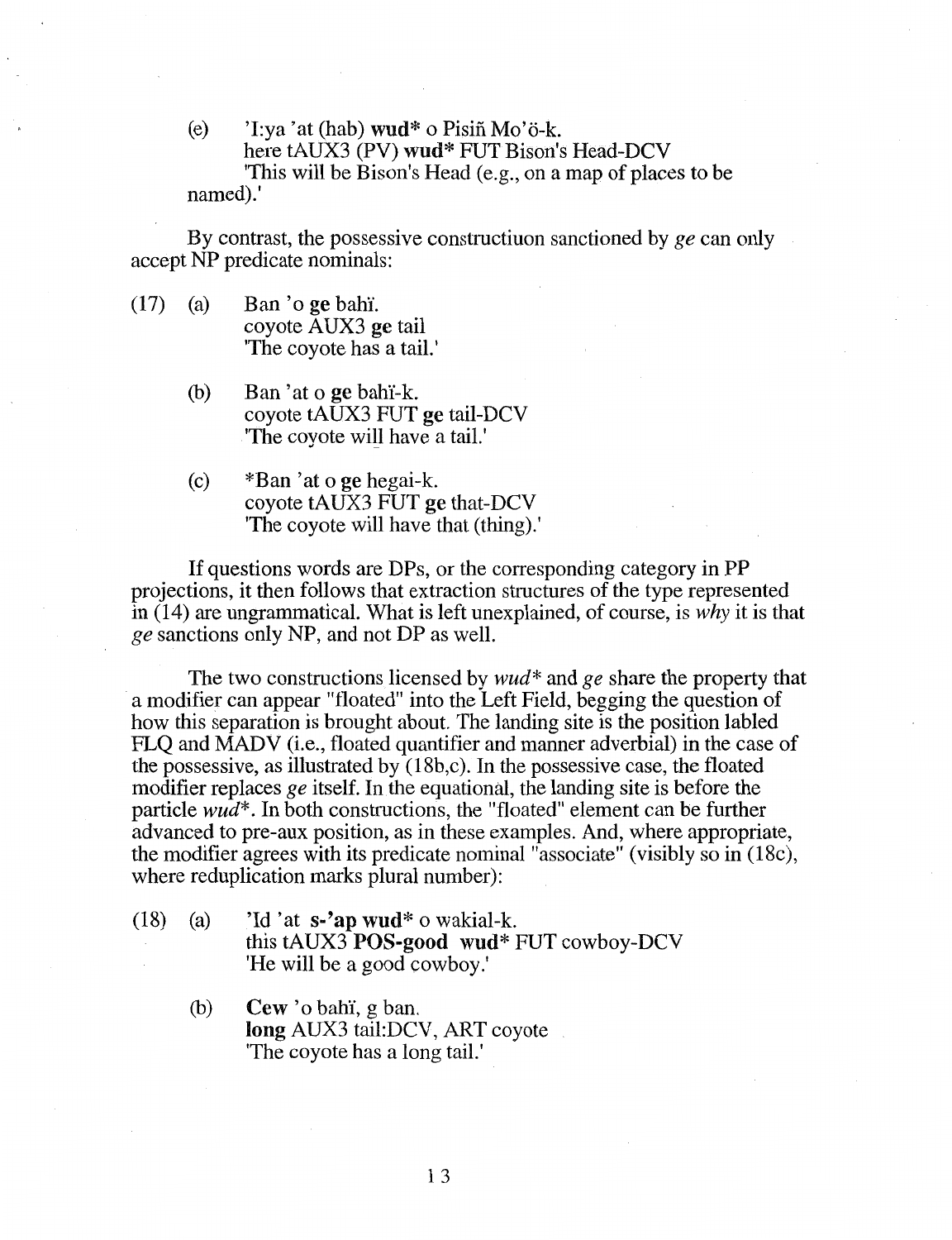(c) Ce'ecem 'afi gogogsga. RDP:little AUXls RDP:dog:ALIENPRED 'I have (some) little dogs.'

Only the equational nominal, however, can appear with a true determiner, or a possessor expression, separated from it and "floated" to the left, as in (19b,c), illustrating the "fronting" (or "raising") of a possessor from the DPintemal position shown in (19a):

- (19) (a) 'Id 'at wud\* o [ $ñ$ -we:nag maliomga]-k. this tAUX3 wud\* FUT [ls-brother boss:ALIEN]-DCV 'He (lit. this one) will be my brother's boss.' ·
	- (b) 'Id 'at  $ñ$ -we:nag wud\* o [[ec] maliomga]-k. this tAUX3 ls-brother wud\* FUT [[ec] boss:ALIEN]-DCV 'He (lit. this one) will be my brother's boss.'
	- (c) N-we:nag 'at wud\* o [[ec] maliomga]-k, 'i:da. ls-brother tAUX3 wud\* FUT [[ec] boss]-DCV, this 'He will be my brother's boss, this (one).'

There is evidence of a fundamental difference between the two kinds of "predicate nominal," above and beyond the type-difference suggested (DP versus NP) and the corresponding extraction possibilities.

The nominal in the possessive construction is a "true" possessive *predicate,* while the heretofore presumed predicate nominal licensed by *wud\**  is, in all probability, not itself a predicate, but an ordinary DP entering into construction with, and thereby *forming* a predicate, with the defective copula -k. The late Juan Dolores, in his writings on his native Kolo:di dialect of O'odham, in the early part of this century, often gave a "verbal" interpretation of nouns, especially those corresponding to the part member of a part-whole relation, e.g., 'have a tail', for *bahi'* 'tail', and he regularly did this for alienable nouns bearing the suffix *-ga* (cf. Dolores, 1913, 1923; and Mathiot, 1973:41-2), e.g., *gogs-ga.* 'dog-ALIEN'. This latter element appears in both "pure nominal" (DP, exemplified in (19) above) and, in true . predicational possessive projections, as in (20a):

- (20) (a)  $'A:\tilde{n}$  'ant o ge gogs-ga-k. I tAUXls FUT ge gogs-ALIEN-DCV 'I will have a dog.'
	- (b)  $*$ <sup>2</sup>A: $\tilde{n}$ <sup>2</sup> ant wud<sup>\*</sup> o maliom-ga-k. I tAUX1s wud\* FUT boss-ALIEN-DCV 'I will be boss (alienably "possessed").'

14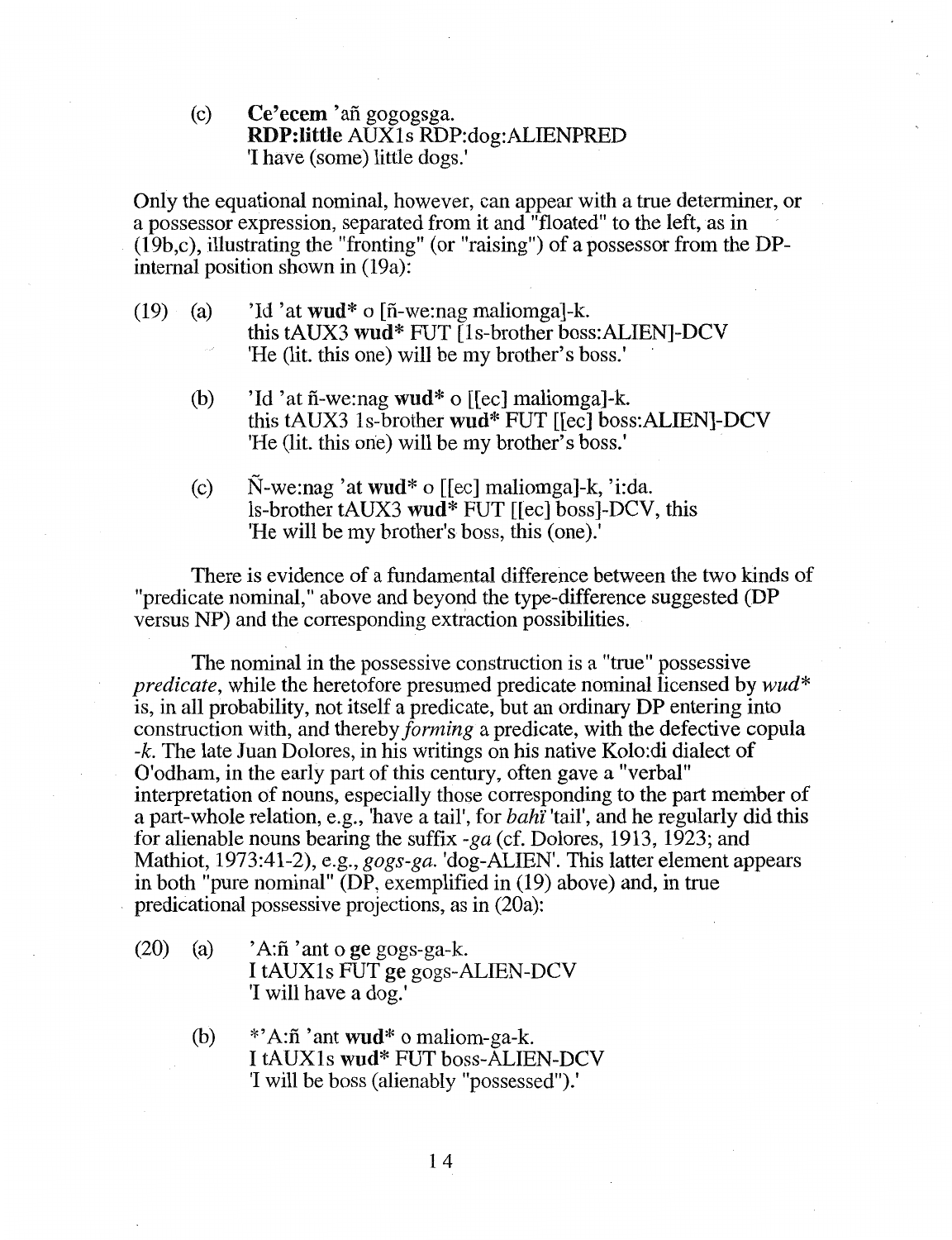(c)  $'A:\tilde{n}$  'ant wud\* o maliom-k. I tAUXls wud\* FUT boss-DCV 'I will be (the) boss.'

If alienable possessive expressions formed with -ga are true predicates, when they are in fact functioning as predicates, then the agrammaticality of (20b) follows automatically on the hypothesis that what *wud\** licenses is a full DP complement, forming a predicate with its vebal governor *-k; wud\** does not license a pure predicate nominal directly. Inherently predicational predicate nominals are not available for extraction, a fact which accounts for (14) above and is further supported by (21b), in which an ordinary stative predicator (a predicate adjective) is extracted leftward over *ge:* 

- (21) (a) Huan 'at o ge cewaj-k. John tAUX3 FUT ge tall-DCV 'John will be (just) tall.'
	- (b) \*Cewaj 'at o ge k, g Huan. tall tAUX3 FUT ge DCV, ART John
	- (c) Cewaj 'o g Huan. tall:DCV AUX3 ART John 'John is tall.'

The predicate adjective can of course appear before the auxiliary, under the appropriate conditions — but that is under the auspices of the strictly local arrangement that achieves aux-second in O'odham. This all suggests, incidentally, that the *aux-insertion* hypothesis, rather than the alternative of fronting of non-aux material, is correct for this very local operation. Even in question formation, the true landing site for fronted question words is evidently *not* the pre-aux position, but rather a *post-aux* position, a position not yet perfectly established empirically, but possibly the same Left Field position as for raised post-aux subjects and objects (S, 0; see Appendix I). That question word movement is fully within the scope of the auxiliary is evident from any embedded content question, as well as from root questions introduced by the (deletable) complementizer ku-:

- (22) (a) Pi 'afi ma:c [m-at hascu wud\* o k, g Huan]. NEG AUXls know [C-tAUX3 what wud\* FUT DCV, ART John] 'I don't know what John will be.'
	- (b) Pi 'afi ma:c [m-as g Huan hascu o ha-nolawt]. NEG AUXls know [C-sAUX3 ART John what FUT 3iDAT-buy:PERF 'I don't know what John will buy.'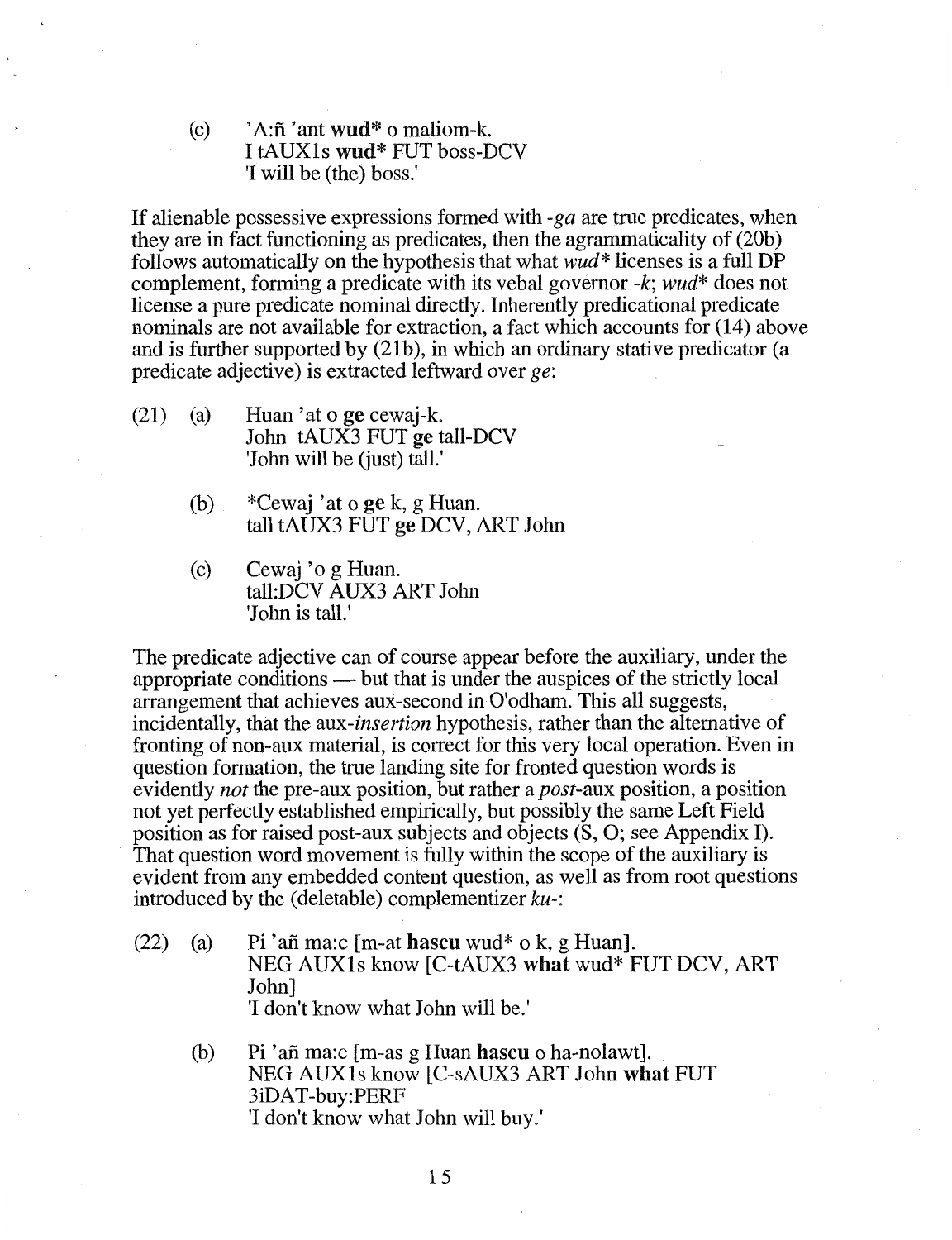(c)  $(Ku-)t \text{ hed*ai ha-'e:s, gñ-cuculga.}$ (C-)tAUXt who 3p-steal:PERF, ls-chicken:ALIEN '(And) who stole my chickens?'

Thae appearance of a question word in pre-aux position, as in (10a) and in (23a,b) below, is presumably the effect of the local aux-second principle. Interestingly, many content question words have two alternant shapes, one in pre-aux position, the other in what appears to be the "basic" raised Left Field position to the right of the auxiliary, above the negative and future particles (see Appendix I). The form appearing in this post-aux position is also the citation form - thus, for example, *hascu* (post-aux and citation) beside *s\*a:cu* (pre-aux) 'what' (see Selkirk and Hale, 1987, for some preliminary discussion of this matter in relation to the special tonal phrasing and morphological behavior of certain pre-aux question words in O'odham):

- (23) (a)  $S^*$ **a:cu** 'apt o ha-nolawt. what tAUX2s FUT 3iDAT-buy:PERF 'What are you going to buy?'
	- (a') (Ku-)pt hascu o ha-nolawt. (C-)tAUX2s what FUT 3iDAT-buy:PERF '(And) what are you going to buy?'
	- (b) Ba: pt o hi:. where tAUX2s FUT go:PERF 'Where are you going (lit. where will you go)?
	- (b') (Ku)pt hebai o hi:. (C-)tAUX2s where FUT go:PERF '(And) where are you going?'

3. Concluding remarks and problems remaining.

Tentatively, I propose that the syntactic, and semantic, difference between the nominal licensed by *wud\** in equational constructions and the nominal licensed by  $ge$  in the possessive construction is to be explained ultimately in terms of the position of the nominal in relation to the VP.

The possessive construction is in effect an existential expression whose nominal component is generated within VP, the lowest phrasal constituent in Left Field. There is nothing to suggest that its surface position is anything other than that — accordingly, I propose that the possessive predicate nominal is generated in VP and remains there thoughout the derivations of sentences containing it. To be sure, a modifier associated with a possessive predicate nominal may "separate" from it and appear in a more forward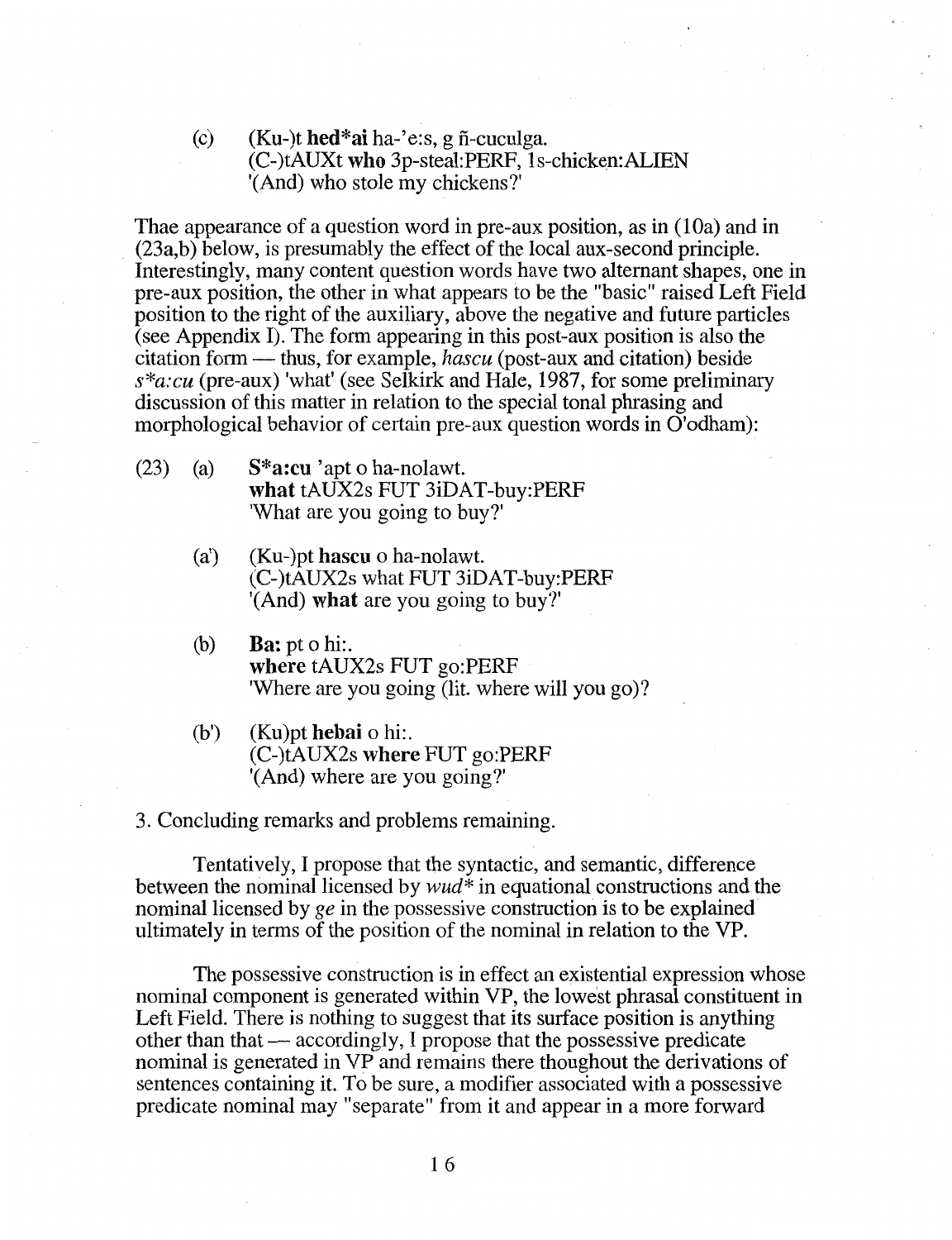position in Left Field (see Appendix I), but the head of the possessive predicate NP cannot itself separate from its supporting defective copular verb (DCV) -k; at least that is what I contend. Hence no fronting of this element is possible - this is a description of the situation, not the true and full explanation which remains to be found (but see Diesing, 1992, and Diesing and Jelinek, 1995, for much theoretical discussion which is directly relevant to an explanatory account).

By contrast, the nominal licensed by *wud\** behaves much like a full "argument" DP, as it would do if it were simply a maximal extended projection of N functioning as the ordinary syntactic complement of a verb (in this case, by hypothesis, the defective verb  $-k$ ). If this were the case, and I assume it is, this nominal type would be free to move and to appear outside the (existential closure) domain defined VP.

It is possible, of course, that the equational predicate nominal, licensed by *wud\*,* is simply "base generated" external to VP. There is, however, one phenomenon which suggests that the nominal in equational predicates is at least *not* base generated in the manner of other indisputable full DP complements and adjuncts. This is the default weak determiner  $g$ , a mere "place holder" for D, in effect, and itself neither definite not indefinite. Normally, other things being equal, a full DP must have an overt determiner - if this is not a demonstrative, or "heavy" determiner (i.e., *'i:da* 'this', *hegai*  'that', or a plural counterpart), the default determiner *g* must occur. But this is a phonologically weak element and is subject to deletion in the phonology under specific conditions. In Tohono 'O'odham (Papago) is it deleted in absolute clause-initial position, although its stronger (still atonic) dialectal variant *heg* remains overt clause-initially in' Akimel 'O'odham (Pima). In all dialects of 'O'odham, this weak determiner is absent from the surface phonological representations of nominals functioning as predicates. This would follow automatically for possessive predicate nominals, since these are by hypothesis NPs, not DPs. But it does not follow automatically for equational predicate nominals if these are DPs. The weak determiner is simply impossible in an equational predicate nominal:

(24) Huan 'o wud\* (\*g) maliom. John AUX3 wud\* (\*ART) boss 'John is the/a boss.'

This remains a mystery, to me at least, but it may indicate a difference in basic syntactic position between true arguments and equational predicate nominals.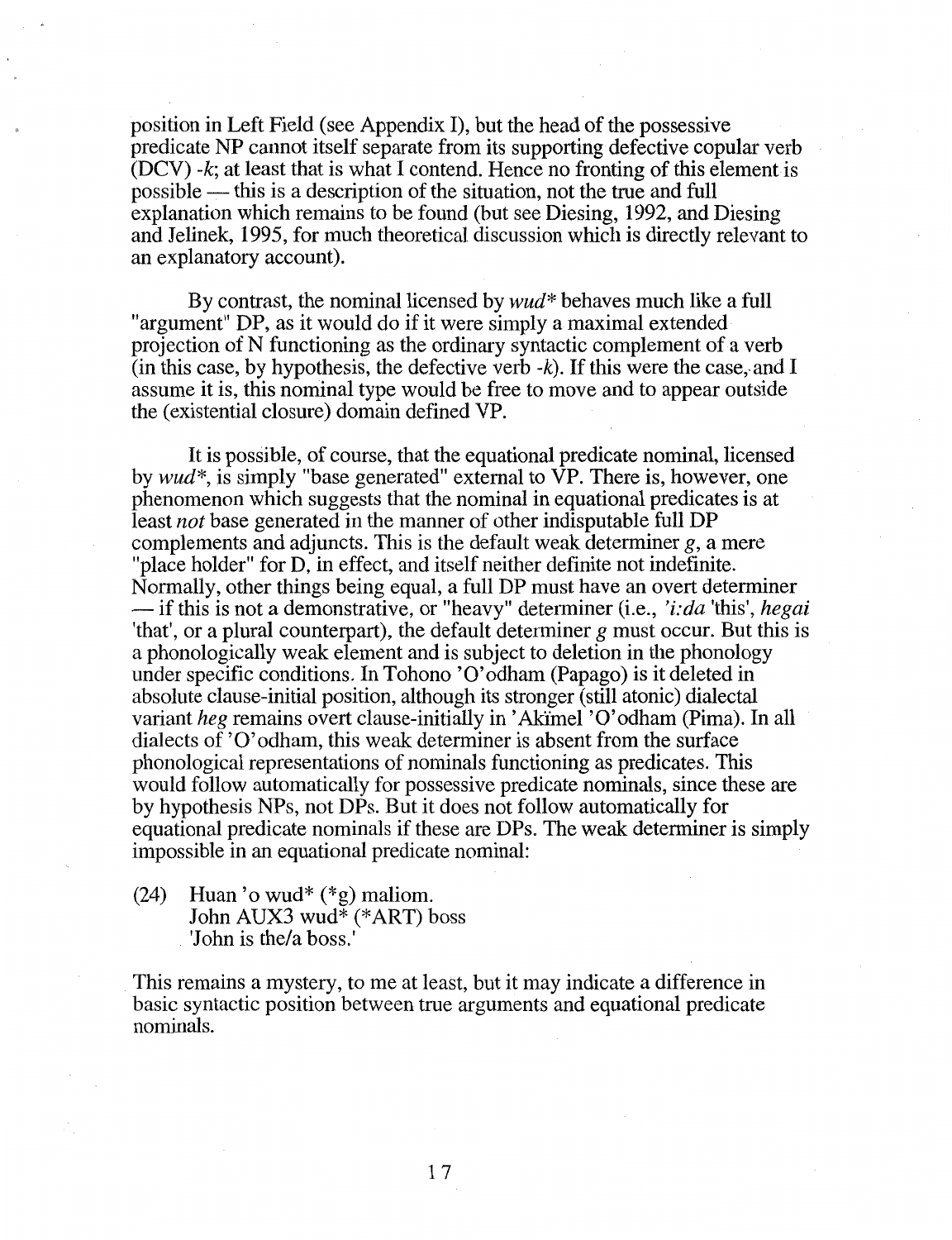# APPENDIX I

## The Left Field:

A lexical head H (e.g., V) and all left branches in its extended projection (Grimshaw, 1991). The string following the AUX constitutes a single Tonal Phrase (in the sense of Selkirk and Hale, 1987) and exhibits certain other properties suggesting that it is "specially governed" by the verb (licensing traces, for example). S(ubject) and O(bject) are raised from VP. Particles appear in the Left Field (almost) exclusively. If C(omplementizer) is absent, something else must appear in pre-AUX position.



## The Right Field (not shown):

If filled, this is an unstructured string of maximal projections (presumably adjuncts linked to argument positions in the Left Field). Each phrase in Right Field constitutes its own tonal phrase.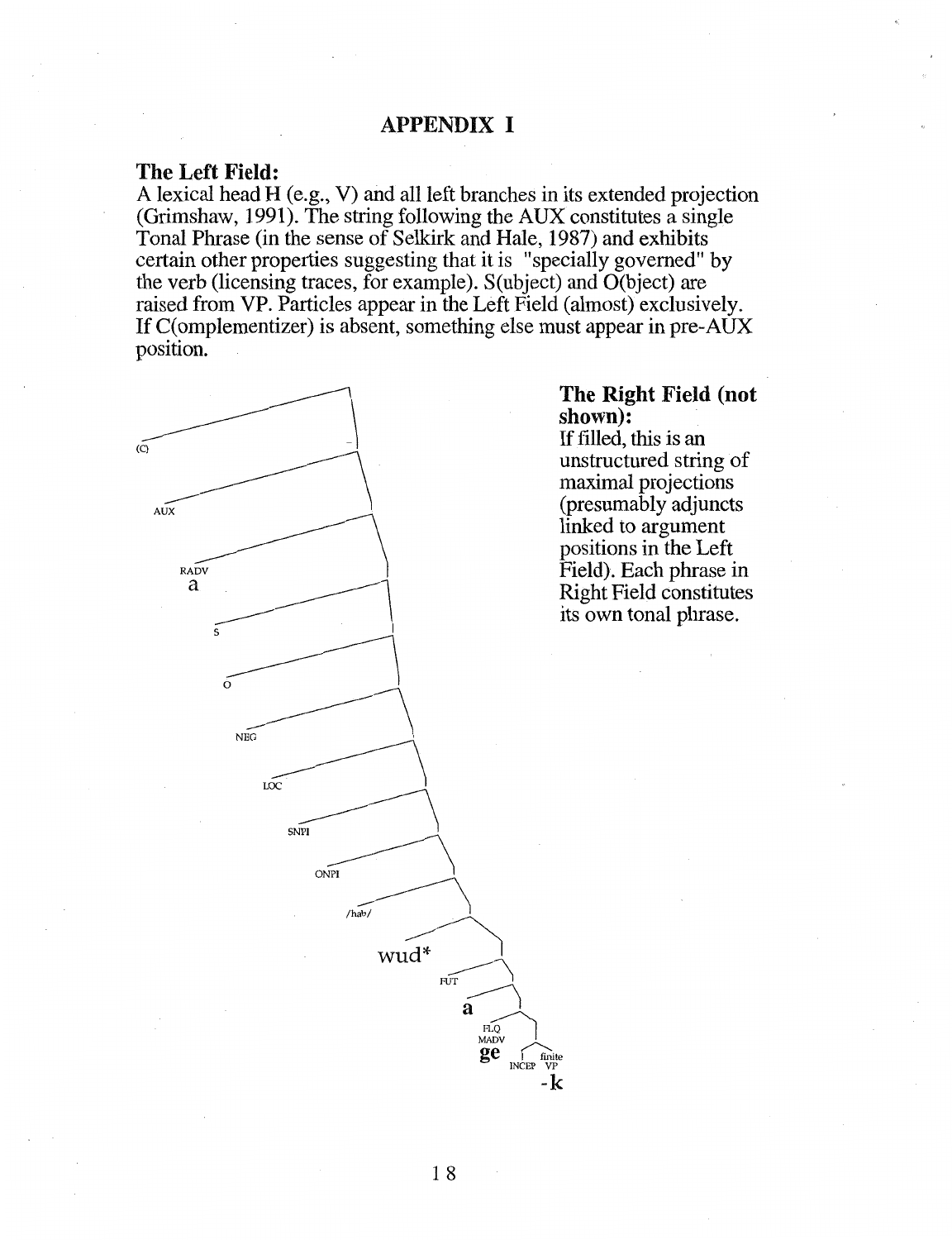## References

Diesing, Molly. 1992. Indefinites. Cambridge, MA: MIT Press.

----------,and Eloise Jelinek. 1995. "Distributing Arguments." *Natural Language Semantics* 3: 123-176.

Dolores, Juan. 1913. "Papago Verb Stems." *University of California Publications in American Archeology and Ethnology* 10:241-63.

----------, 1923. "Papago Noun Stems." *University of California Publications in American Archeology and Ethnology* 20: 19-31.

Grimshaw, Jane. 1991. "Extended Projection." Unpublished manuscropt.

- Mathiot, Madeleine. 1973. *A Dictionary of Papago Usage.* 2 vols. Indiana University Publications, Language Science Monographs 8. Bloomington: Indiana University.
- Saxton, Dean, Lucille Saxton, and Susie Enos. 1983. *O'othham/Pima English, O'othham Mil-gahn Dictionary English- Papago!Pima, Mil-gahn — O'othham* (second edition). Tucson: The University of Arizona Press.
- Selkirk, Elizabeth, and Ken Hale. 1987. "Government and Tonal Phrasing in Papago." In Colin Ewen and John Anderson (eds.) *Phonology Yearbook4,* Cambridge University Press. Pp. 151-183.